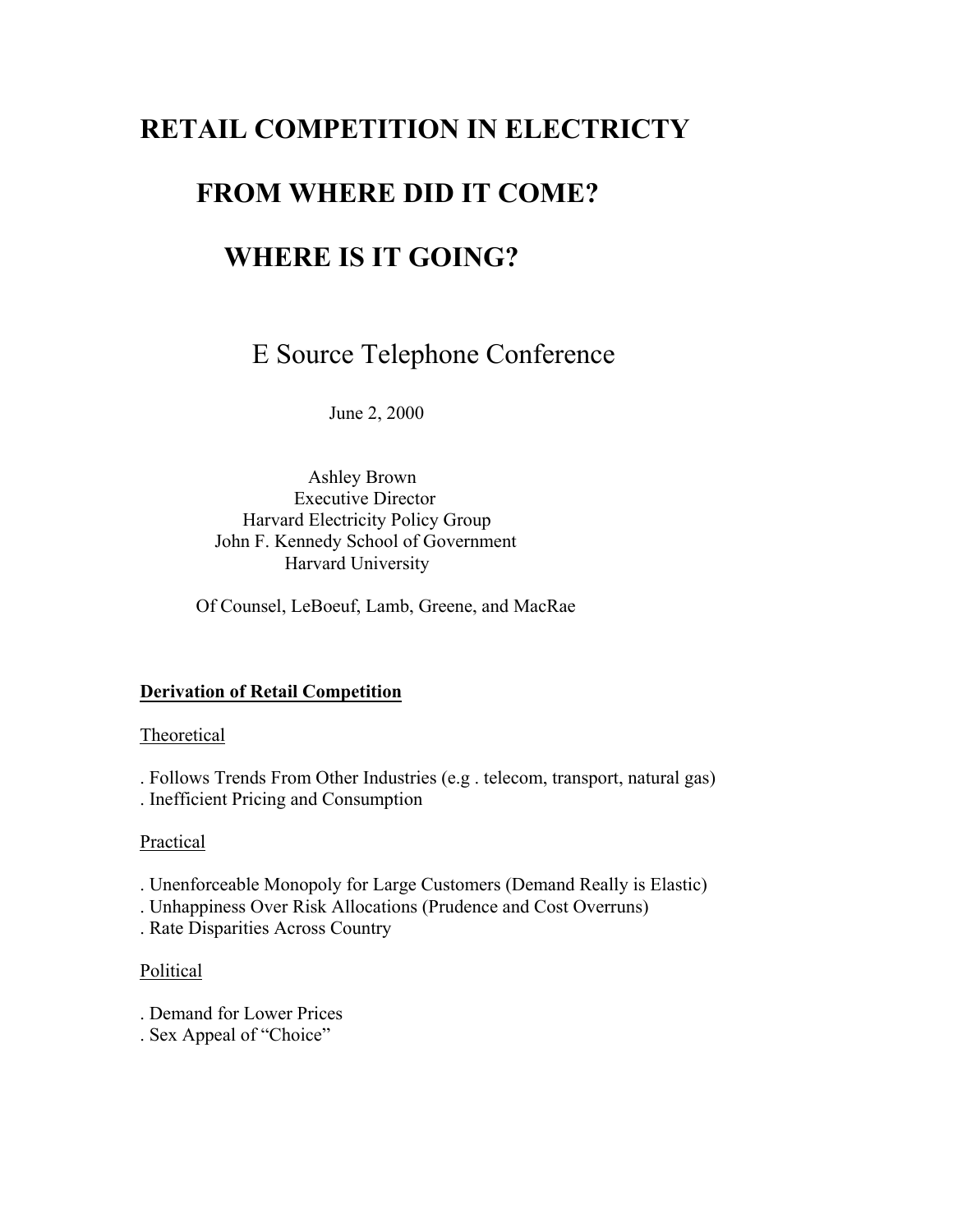### **Combustible Mix of The Theoretical, The Practical, and The Political**

. False Assumption: Newton Visits Economics: Prices Can Only Go Down

. Newtonian Assumption Contradicts Reality of Markets

. Reason for Assumption: Customers Want Low Prices / How To Get Them is Irrelevant (e.g political tariff rigging in California, Massachusetts, etc.)

.Handing Out the Goodies

- . Stranded Costs for Utilities
- . Stranded benefits for the Poor and the Greens
- . Market Design for the Marketers
- . Lower or Frozen Prices for Consumers (short term only deferral of recovery)

### **The Results of Mixing the Combustibles**

- . Price Floors and Caps
- . Barriers to New Entry (Low Standard Offers. Low Default Rates)
	- . Some Barriers Inherent (eg. Start Up Costs, Marketing and Back Office) . Some Barriers Flow From Market Design
- . De-linking Wholesale and Retail Prices (e.g. all states with exception of ME & TX)
- . Insufficient Investment in Metering
- . Uncertain Access to Customers and Customer Information
- . Utility as Default Provider (Ohio debate)

## **Diverse Approaches to Initiating Retail Competition**

- . California: Flow Through Wholesale Price (killed by legislature)
- . Pennsylvania: Shopping Credits (too much subsidy to get new entrants?)
- . Maine: Utilities in Wire Business Only
- . Texas: Mandatory Utility Unbundling of Wires and Supply Business
- . Massachusetts and Ohio: Encourage Municipal Aggregation
- . Ohio: Incentive to Lose Load

## **Objectives and Reality In Future Choices**

. Assured Low Prices or Competition (i.e. Can Caps Be Lifted?)

.Are Volatile Electricity Prices Politically and Socially Acceptable?

.Are Politics and Electricity Inextricably Linked?

.Can Social/Political Desires be Aligned With Investor Expectations?

What Price Differential is Necessary to Catch Consumer Attention?

. How Much Time Will Joe Six Pack Spend to Save 30 Cents per Month?

. What is the Value of Price Stability